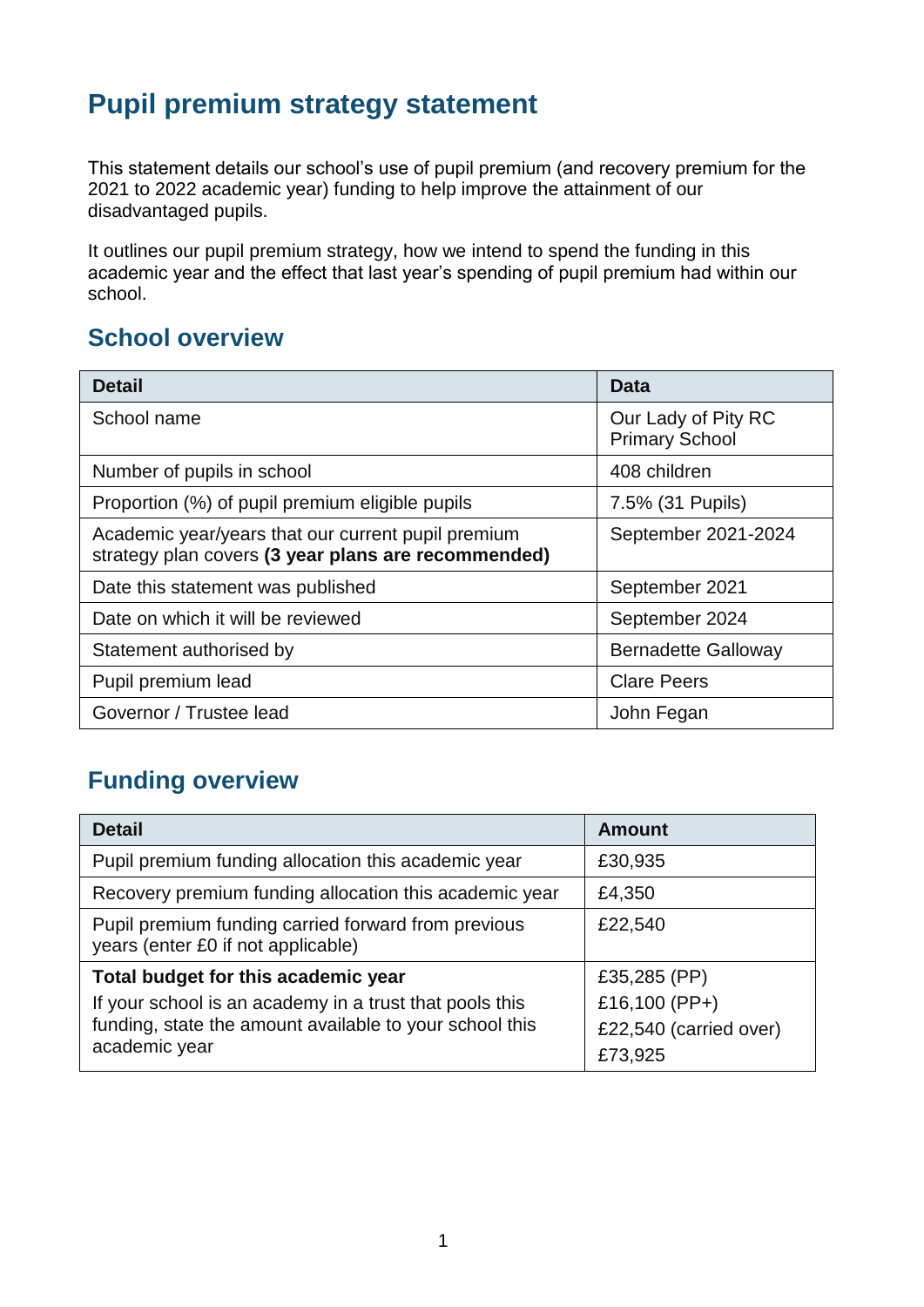# **Part A: Pupil premium strategy plan**

#### **Statement of intent**

- *We prioritise reading and language development as the main driver for progress for all children: when children read fluently they are able to access all areas of the curriculum more easily.*
- *Some children also benefit from intensive emotional support if this is a barrier to learning and participating in a broad and balanced curriculum.*
- *We educate for the wider world by providing a rich range of funded extra-curricular activities.*
- *Our approach will be responsive to common challenges and individual needs, rooted in robust diagnostic assessment, not assumptions about the impact of disadvantage.*
- *As the budget for pupil premium is relatively small, all interventions are thoroughly researched to optimise progress. Interventions are bespoke and personalised to the individual student.*

## **Challenges**

This details the key challenges to achievement that we have identified among our disadvantaged pupils.

| <b>Challenge</b><br>number | Detail of challenge                                                                                                                                                                                                                                                                                                                          |
|----------------------------|----------------------------------------------------------------------------------------------------------------------------------------------------------------------------------------------------------------------------------------------------------------------------------------------------------------------------------------------|
|                            | Over a number of years, our assessments have indicated a correlation between<br>pupils with SEND and those who are disadvantaged. 25% of the SEND caseload<br>in 2021-22 relates to challenges faced by PP children.                                                                                                                         |
| 2                          | Assessments, observations, and discussions with pupils indicate<br>underdeveloped oral language skills and vocabulary gaps among many<br>disadvantaged pupils. This is more evident in F2 and KS1.                                                                                                                                           |
| 3                          | Our assessments (including wellbeing survey), observations and discussions<br>with pupils and families have identified social and emotional issues for many<br>pupils, notably due to a lack of enrichment opportunities during school closure.<br>These challenges particularly affect disadvantaged pupils, including their<br>attainment. |
| 4                          | Assessments and observations in UKS2 indicate pupils may still experience<br>vocabulary deficit which can limit speed and fluency in functional reading.                                                                                                                                                                                     |

#### **Intended outcomes**

This explains the outcomes we are aiming for **by the end of our current strategy plan**, and how we will measure whether they have been achieved.

| Intended outcome                                | <b>Success criteria</b>                         |
|-------------------------------------------------|-------------------------------------------------|
| Improved vocabulary skills for children experi- | All children eligible for pupil premium achieve |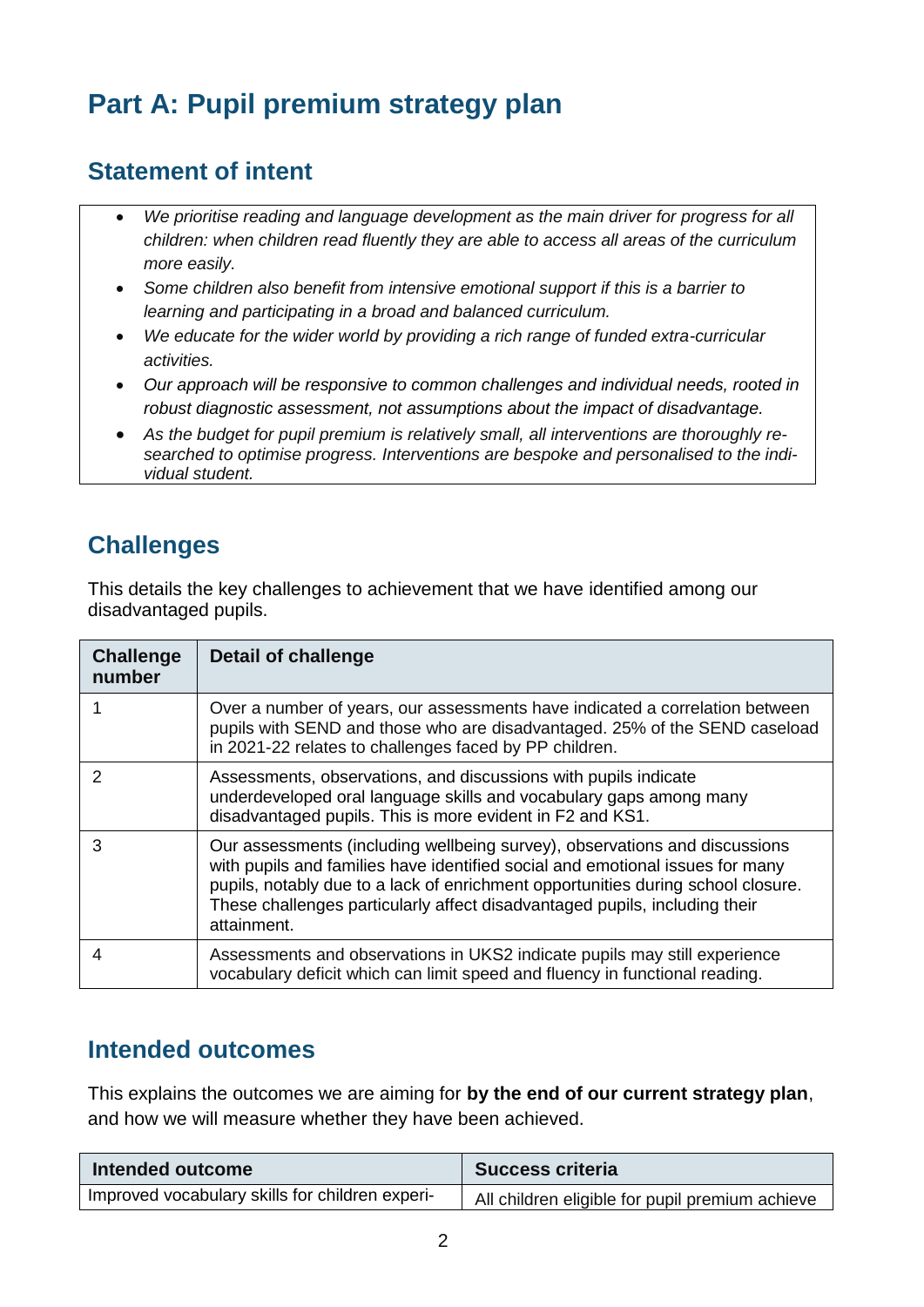| encing disadvantage<br>Accelerated progress in reading skills for<br>children with speech and language difficulties. | accelerated progress from their starting<br>points, leading in most cases to achieving or<br>exceeding Age Related<br>Expectations. Children with significant Special<br><b>Educational Needs and Disabilities make</b><br>accelerated progress as compared with<br>similar, non disadvantaged children.<br>LEXIA progress reports.<br>Measured against national data.                                                                |
|----------------------------------------------------------------------------------------------------------------------|---------------------------------------------------------------------------------------------------------------------------------------------------------------------------------------------------------------------------------------------------------------------------------------------------------------------------------------------------------------------------------------------------------------------------------------|
| Faster rates of progress in KS2 for PP children<br>with behaviour and attachment needs.                              | All children eligible for pupil premium in KS2<br>make accelerated progress from their<br>baseline and most meet or exceed Age<br><b>Related Expectations.</b><br>Measured against national data and<br>standardised assessments                                                                                                                                                                                                      |
| Improved attainment KS2 children eligible for<br>pupil premium in reading and writing.                               | All children eligible for pupil premium achieve<br>accelerated progress from their starting<br>points, leading in most cases to achieving or<br>exceeding Age Related Expectations.<br>Children with significant Special Educational<br>Needs and Disabilities make accelerated<br>progress as compared with similar, non-<br>disadvantaged children.<br>In school standardised assessments and<br>statutory national testing (SATs). |
| Emotional support and behaviour needs<br>addressed in school and through therapists.                                 | All children can access the full curriculum<br>because their emotional needs are being<br>supported effectively. A range of<br>assessments are used to, in addition to<br>teacher/staff observations. These include:<br>Therapist reports and Strength and Difficulty<br>Questionnaires (SDQs)<br>Pupil voice.<br>Behaviour tracking                                                                                                  |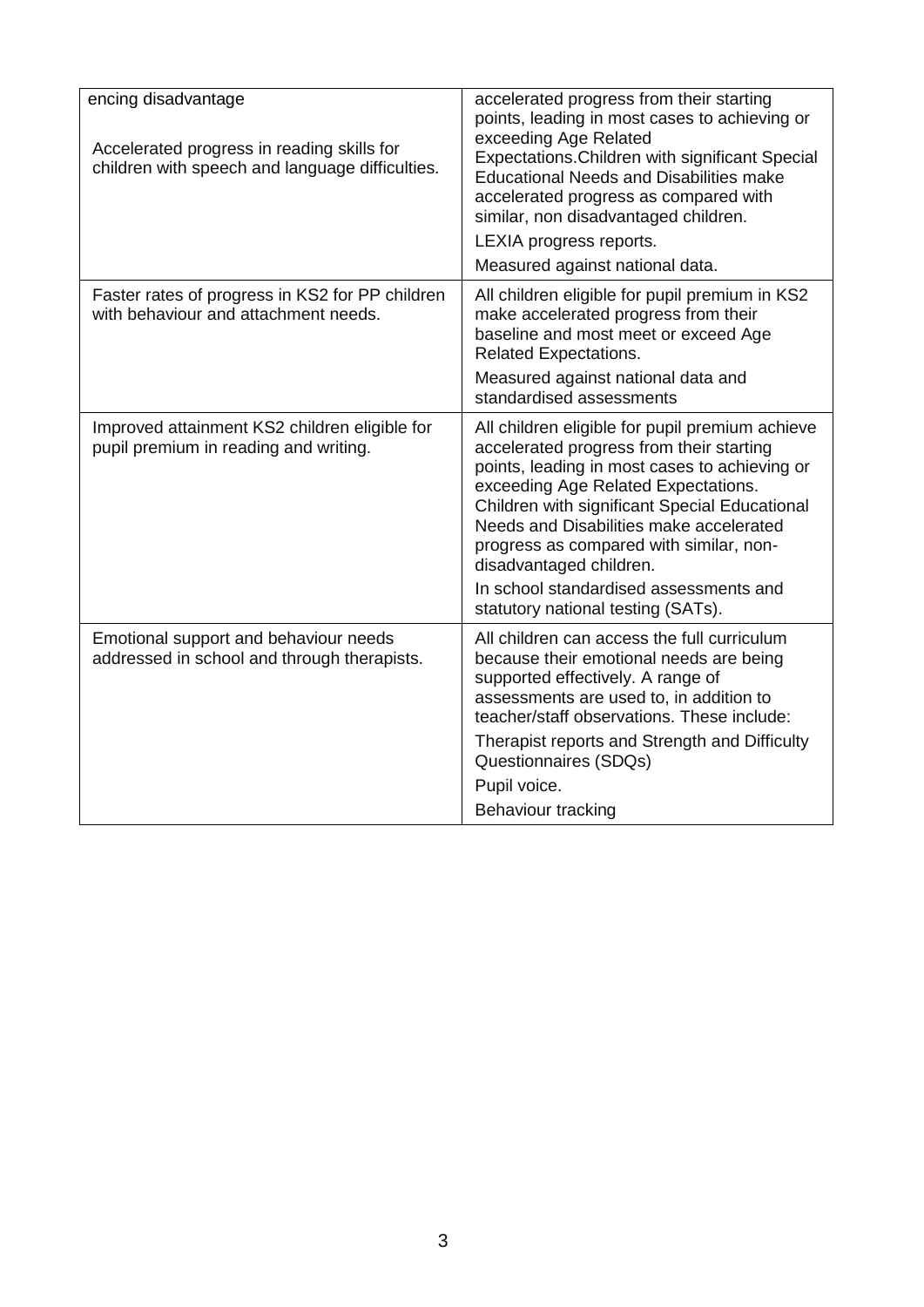## **Activity in this academic year**

This details how we intend to spend our pupil premium (and recovery premium funding) **this academic year** to address the challenges listed above.

#### **Teaching (for example, CPD, recruitment and retention)**

Budgeted cost: £*9,570*

| <b>Activity</b>                                                                                                 | Evidence that supports this approach                                                                                                                                                                                                                                  | <b>Challenge</b><br>number(s)<br>addressed |
|-----------------------------------------------------------------------------------------------------------------|-----------------------------------------------------------------------------------------------------------------------------------------------------------------------------------------------------------------------------------------------------------------------|--------------------------------------------|
| CPD to increase<br>teacher knowledge and<br>enable closing of the<br>gap between children<br>eligible for pupil | Regular meetings with all staff and training<br>and guidance to further develop the<br>knowledge and understanding of closing the<br>gap.                                                                                                                             | 1,2,3,4                                    |
| premium and not.<br>Training across the                                                                         | DfE Teaching a broad and balanced<br>curriculum for education recovery                                                                                                                                                                                                |                                            |
| year targets and<br>builds on all the<br>challenges identified                                                  | <b>Teaching and Learning Toolkit   EEF</b><br>(educationendowmentfoundation.org.uk)<br><b>Effective Professional Development  </b><br><b>EEF</b><br>(educationendowmentfoundation.org.uk)                                                                             |                                            |
| Joint Professional<br>Development to<br>implement CPD<br>strategies                                             | JPD: What does the evidence suggest<br>are effective approaches?<br>(publishing.service.gov.uk)<br><b>Effective Professional Development  </b><br><b>EEF</b><br>(educationendowmentfoundation.org.uk)                                                                 | 1, 2, 3, 4                                 |
| TA training and<br>development in<br>reading and oral<br>language                                               | <b>Making Best Use of Teaching Assistants</b><br>EEF<br>(educationendowmentfoundation.org.uk)                                                                                                                                                                         | 1,2,3,4                                    |
|                                                                                                                 | Webster, R., Bosanquet, P., Franklin, S. &<br>Parker, M. (2021) Maximising the Impact of<br><b>Teaching Assistants in Primary Schools: A</b><br>Practical Guide for School Leaders, Oxon:<br>Routledge                                                                |                                            |
|                                                                                                                 | Blatchford, P., Webster, R. & Russell, A.<br>(2012) Challenging the role and deployment<br>of teaching assistants in mainstream<br>schools: The impact on schools. Final report<br>on findings from the Effective Deployment<br>of Teaching Assistants (EDTA) project |                                            |
| Purchase of<br>standardised                                                                                     | Standardised tests can provide reliable<br>insights into the specific strengths and                                                                                                                                                                                   |                                            |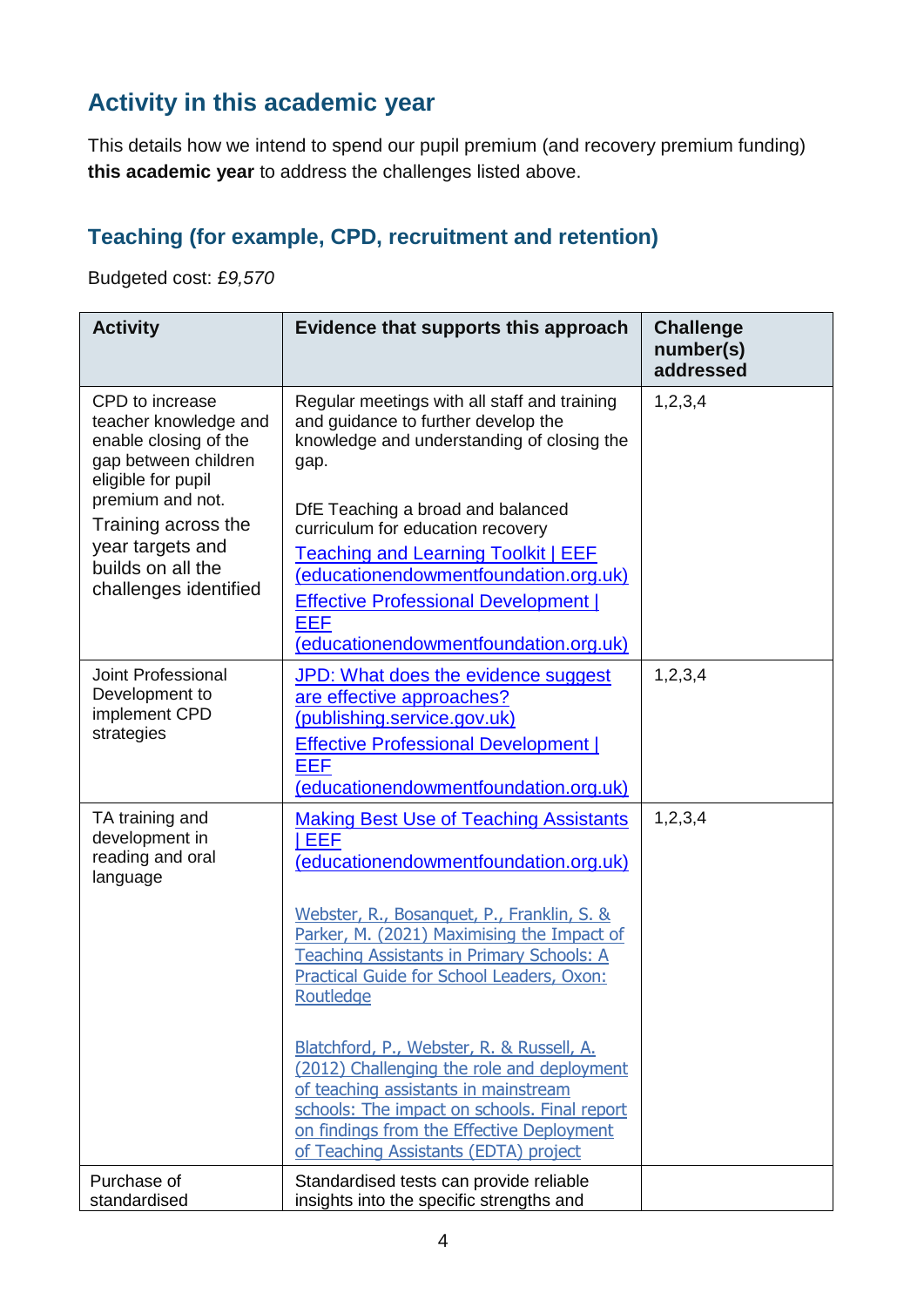| diagnostic<br>assessments (CAT /<br>$GL - NGRT$                                               | weaknesses of each pupil to help ensure<br>they receive the correct additional support<br>through interventions or teacher instruction: |  |
|-----------------------------------------------------------------------------------------------|-----------------------------------------------------------------------------------------------------------------------------------------|--|
| Training for staff to<br>ensure assessments<br>are interpreted and<br>administered correctly. | Standardised tests   Assessing and<br><b>Monitoring Pupil Progress   Education</b><br><b>Endowment Foundation   EEF</b>                 |  |

## **Targeted academic support (for example, tutoring, one-to-one support structured interventions)**

Budgeted cost: *£56,962*

| <b>Activity</b>                                                                | Evidence that supports this approach                                                                                                                                                                                                             | <b>Challenge</b><br>number(s)<br>addressed |
|--------------------------------------------------------------------------------|--------------------------------------------------------------------------------------------------------------------------------------------------------------------------------------------------------------------------------------------------|--------------------------------------------|
| Teaching, 1:1<br>and small<br>groups                                           | EEF indicates positive progress from the 1:1 and small<br>group tuition. Teacher's Toolkit evidence tells us that<br>additional teachers have greatest impact, improving<br>standards for all raises outcomes through Quality First<br>Teaching. | 1, 2 & 4                                   |
|                                                                                | Small group tuition   EEF<br>(educationendowmentfoundation.org.uk)                                                                                                                                                                               |                                            |
|                                                                                | HT, SLT team, teachers and TAs provide extra teaching<br>support in KS1 and KS2 focusing on PP children.                                                                                                                                         |                                            |
| Oral language<br>interventions<br>improves<br>outcomes for<br>children         | Fastest progress acceleration results from intensive<br>teaching by specialists. This is evidenced within the school<br>and beyond.                                                                                                              | $\overline{2}$                             |
|                                                                                | Oral language interventions   EEF<br>(educationendowmentfoundation.org.uk)                                                                                                                                                                       |                                            |
| Use of ELSA<br>support and<br>qualified Play<br>Therapist to<br>develop social | General research<br>Social and emotional learning   EEF<br>(educationendowmentfoundation.org.uk)                                                                                                                                                 | 2,3,4                                      |
| and emotional<br>skills                                                        | <b>EEF Social and Emotional Learning.pdf</b><br>(educationendowmentfoundation.org.uk)                                                                                                                                                            |                                            |
|                                                                                | Special Educational Needs in Mainstream Schools  <br><b>EEF</b> (educationendowmentfoundation.org.uk)                                                                                                                                            |                                            |
|                                                                                | Gross, J, (2021) Reaching the unseen children: practical<br>strategies for closing stubborn attainment gaps in<br>disadvantaged groups                                                                                                           |                                            |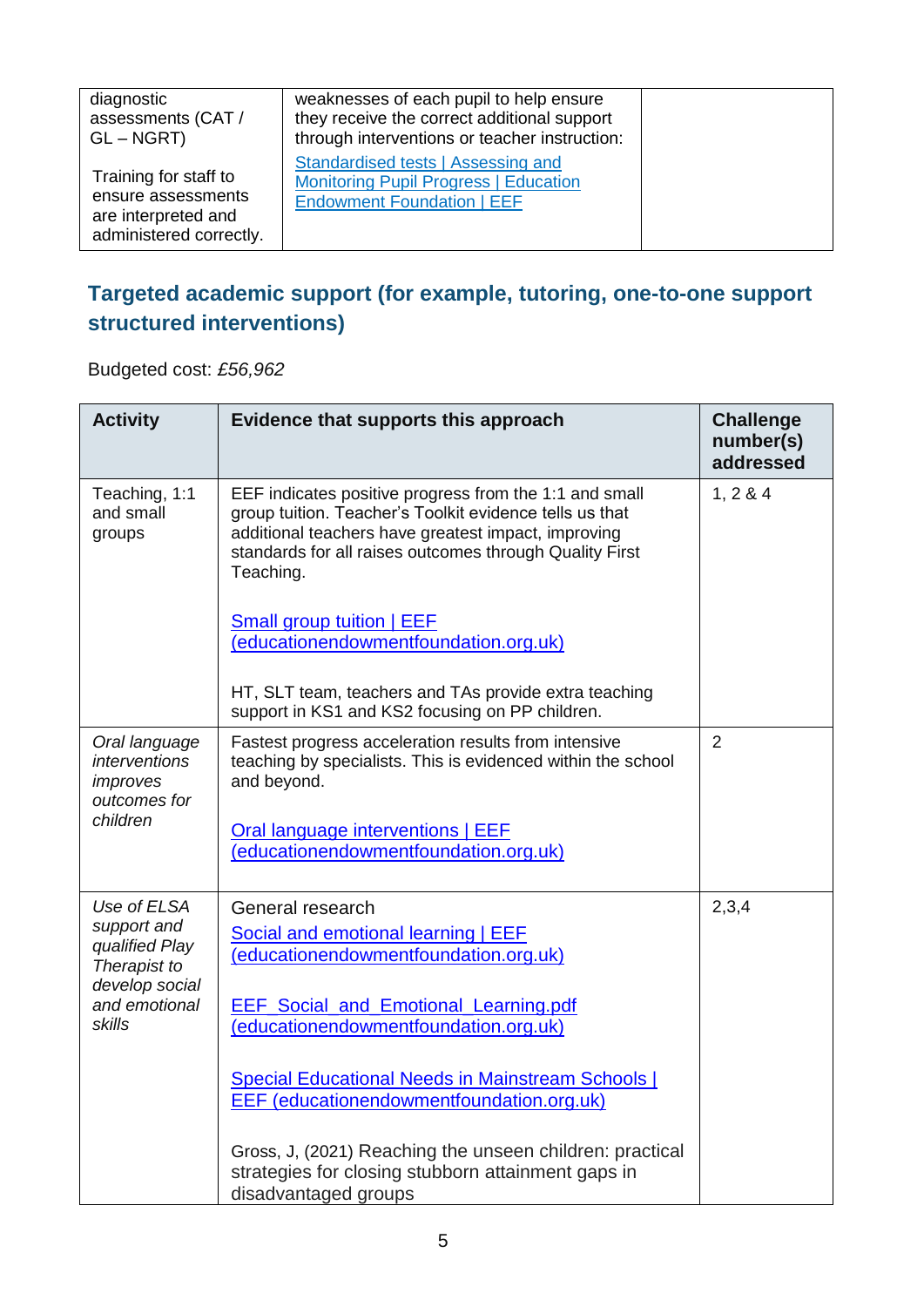| http://www.routledge.pub/ReachingTheUnseenChildren                                                                                                                                                                                                                                                 |
|----------------------------------------------------------------------------------------------------------------------------------------------------------------------------------------------------------------------------------------------------------------------------------------------------|
| <b>ELSA Evaluation Studies</b><br>We have used this intervention for some years and find that<br>there is a qualitative and quantitative impact – reduced<br>numbers of behavioural issues, increasing engagement.<br>When effects of early trauma are mitigated children make<br>better progress. |
| <b>Evaluation Reports - ELSA Network</b>                                                                                                                                                                                                                                                           |
| <b>Play Therapist Evaluation and research</b><br><b>Research - The British Association of Play Therapists</b><br>(bapt.info)                                                                                                                                                                       |

#### **Wider strategies (for example, related to attendance, behaviour, wellbeing)**

Budgeted cost: £7,392

| <b>Activity</b>                                                                                                                                                                                | Evidence that supports this approach                                                                                                                                                                                                                                                                                                                                                                                                                          | <b>Challenge</b><br>number(s)<br>addressed |
|------------------------------------------------------------------------------------------------------------------------------------------------------------------------------------------------|---------------------------------------------------------------------------------------------------------------------------------------------------------------------------------------------------------------------------------------------------------------------------------------------------------------------------------------------------------------------------------------------------------------------------------------------------------------|--------------------------------------------|
| Enable full participation<br>in wider school life by<br>funding extra-curricular<br>activities. Maintain<br>good levels of<br>attendance and foster<br>positive attitudes<br>towards learning. | Attendance figures are high because<br>engagement in the broad curriculum is high.<br>School attendance: guidance for<br>schools - GOV.UK (www.gov.uk)<br>Children's self-assessment indicates good<br>attitudes.<br>Participation in a wide variety of arts, sport<br>and extract curricular activities promotes a<br>healthy lifestyle, wellbeing and positive<br>mental health<br><b>Arts participation   EEF</b><br>(educationendowmentfoundation.org.uk) | 3 & 4                                      |
| SENDCo time in<br>relation to external<br>services                                                                                                                                             | <b>Special Educational Needs in</b><br><b>Mainstream Schools   EEF</b><br>(educationendowmentfoundation.org.uk)                                                                                                                                                                                                                                                                                                                                               | 1, 2                                       |

#### **Total budgeted cost: £73,925**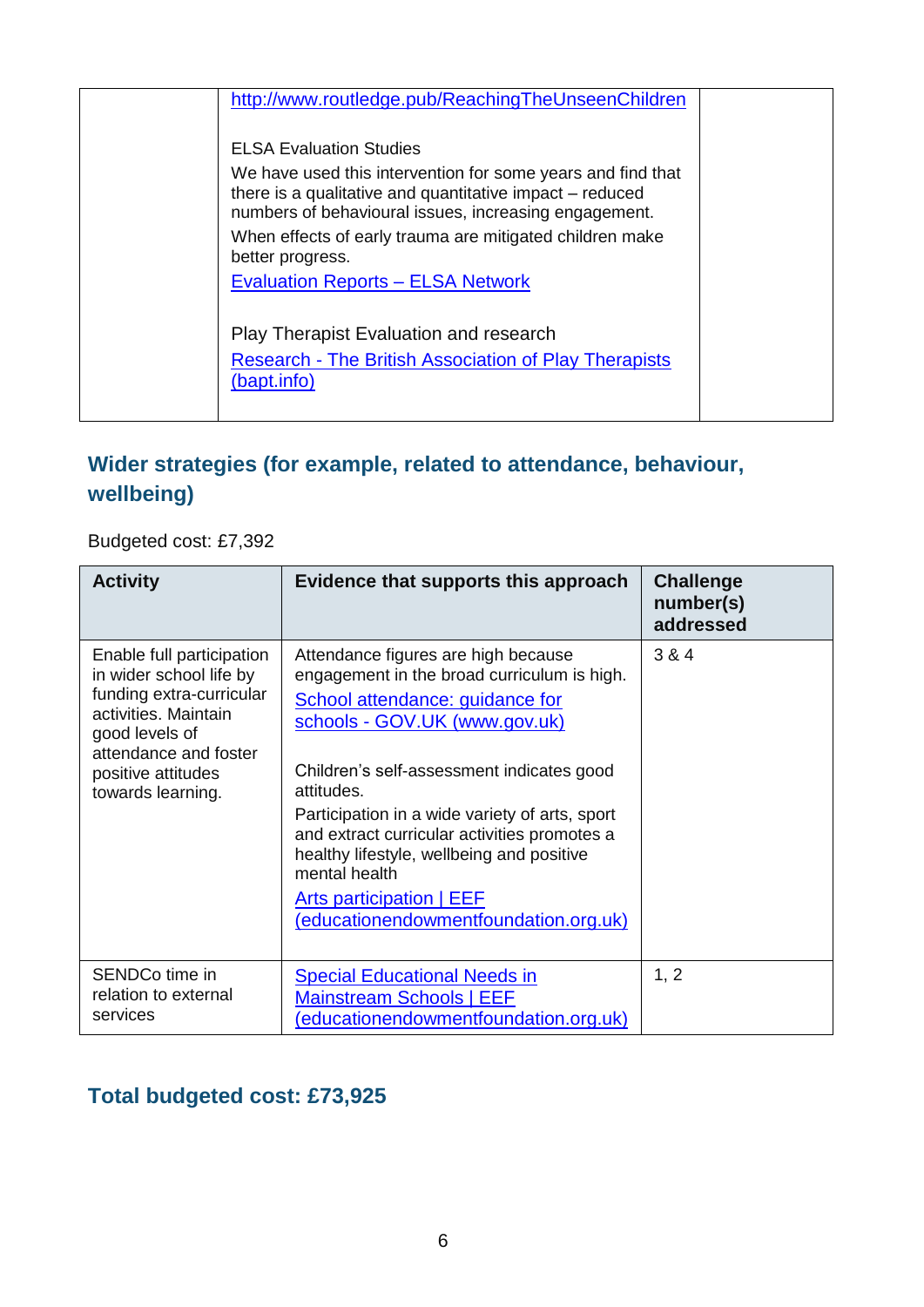## **Part B: Review of outcomes in the previous academic year**

#### **Pupil premium strategy outcomes**

This details the impact that our pupil premium activity had on pupils in the 2020 to 2021 academic year.

Please see our reviewed 2020-21 strategy, available on our website.

#### **Externally provided programmes**

*Please include the names of any non-DfE programmes that you purchased in the previous academic year. This will help the Department for Education identify which ones are popular in England*

| Programme | <b>Provider</b> |
|-----------|-----------------|
|           |                 |
|           |                 |

## **Service pupil premium funding (optional)**

*For schools that receive this funding, you may wish to provide the following information:* 

| <b>Measure</b>                                                                    | <b>Details</b>                     |
|-----------------------------------------------------------------------------------|------------------------------------|
| How did you spend your service pupil premium<br>allocation last academic year?    | Quality First Teaching (one pupil) |
| What was the impact of that spending on<br>service pupil premium eligible pupils? | Pupil achieved GDS in all areas    |